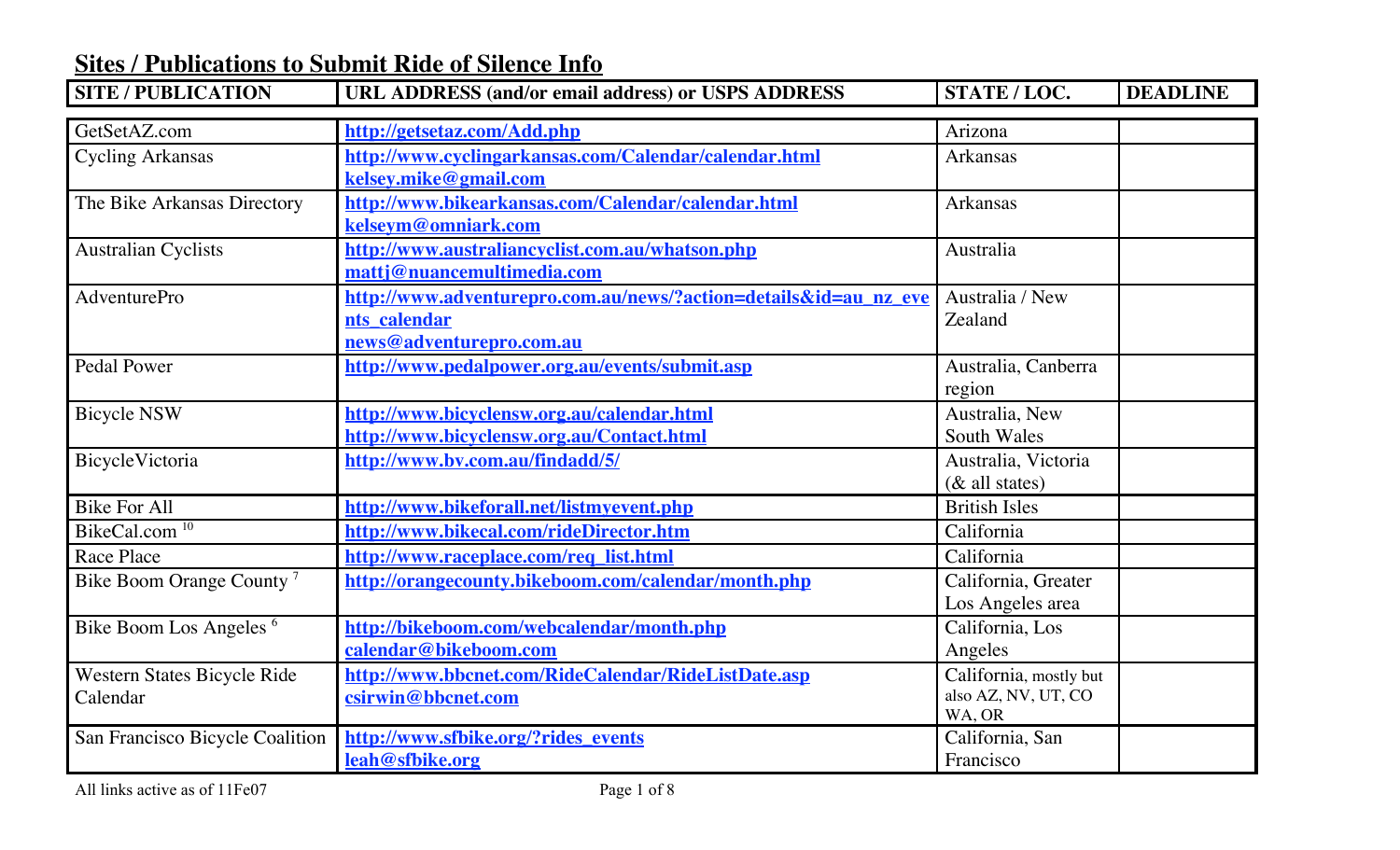| <b>SITE / PUBLICATION</b>     | <b>URL ADDRESS (and/or email address) or USPS ADDRESS</b>                                                      | STATE / LOC.                                                  | <b>DEADLINE</b> |
|-------------------------------|----------------------------------------------------------------------------------------------------------------|---------------------------------------------------------------|-----------------|
| Alberta Cycling Association   | http://www.albertabicycle.ab.ca/calendar.php<br>andy@albertabicycle.ab.ca                                      | Canada, Alberta                                               |                 |
| Vancouver Bicycle Club        | http://www.vancouverbicycleclub.com/calendar/add.asp?ID=3<br>http://www.vancouverbicycleclub.com/events.html   | Canada, British<br>Columbia, Vancouver<br>& Pacific Northwest |                 |
| Manitoba Cycling Association  | http://www.cycling.mb.ca/manitoba events.htm<br>cyclemanitoba@hotmail.com                                      | Canada, Manitoba                                              |                 |
| The Niagara Bicycling Guide   | http://www.cycleniagara.com/calendar.shtml<br>http://www.theniagaraguide.com/contact.shtml                     | Canada, Ontario,<br>Niagara                                   |                 |
| CyclingToronto                | https://wx.toronto.ca/inter/plan/bikeweekreg.nsf/BWReg?OpenForm                                                | Canada, Ontario,<br>Toronto                                   |                 |
| Bicycle Colorado <sup>8</sup> | http://bicyclecolo.org/page.cfm?PageID=119                                                                     | Colorado                                                      |                 |
| Colorado Bicycle Information  | http://bcn.boulder.co.us/transportation/bike.d/bike.cal.html<br>torechristensen@msn.com                        | Colorado                                                      |                 |
| <b>Bike Culture Magazine</b>  | http://www.bikeculture.com/index.htm<br>PO Box 441 Lexington, MA 02420                                         | <b>East Coast</b>                                             |                 |
| <b>Bike Events</b>            | http://www.bike-events.com/new/                                                                                | England                                                       |                 |
| <b>Cycling England</b>        | http://www.cyclingengland.co.uk/calendar.php<br>info@cyclingengland.co.uk                                      | England                                                       |                 |
| Everyday Cycling <sup>4</sup> | http://www.everydaycycling.com/latest-events-calendar.aspx<br>http://www.everydaycycling.com/news.aspx?fid=311 | England                                                       |                 |
| ActiveEurope.com $1$          | http://www.activeeurope.com/EventDirector/index.cfm                                                            | Europe                                                        |                 |
| Cycling4All                   | http://www.cycling4all.com/<br>editing@cycling4all.com                                                         | Europe                                                        |                 |
| Florida Bicycle Association   | http://www.floridabicycle.org/fbtc/<br>fbtc@piercepages.com                                                    | Florida                                                       |                 |
| Bicycle Georgia               | http://bicyclegeorgia.com/cgi-bin/calendar/calendar.cgi                                                        | Georgia                                                       |                 |
| Hawaii Bicycle League         | http://www.hbl.org/events general.html                                                                         | Hawaii                                                        |                 |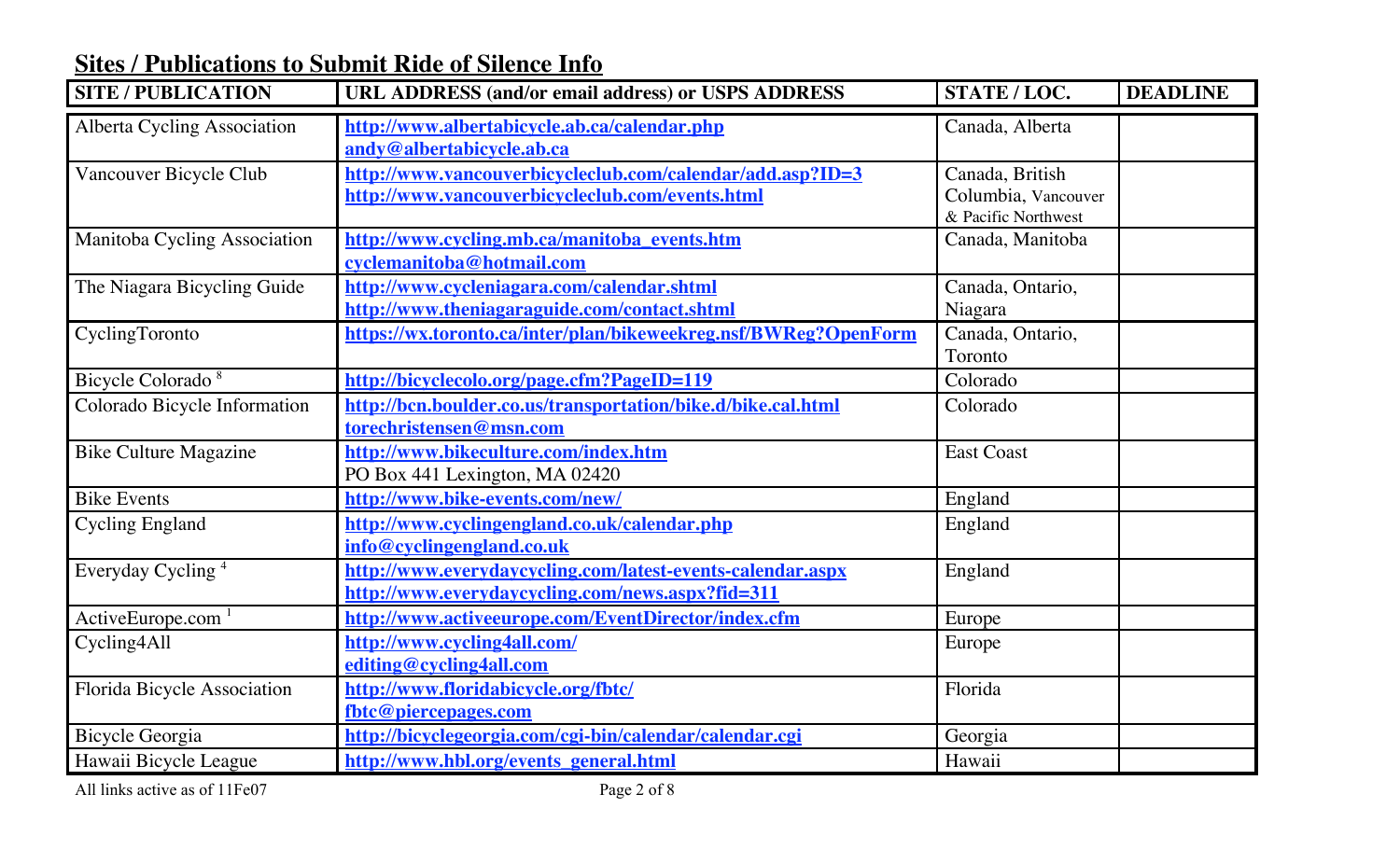| <b>SITE / PUBLICATION</b>             | URL ADDRESS (and/or email address) or USPS ADDRESS                                                                       | STATE / LOC.                             | <b>DEADLINE</b>        |
|---------------------------------------|--------------------------------------------------------------------------------------------------------------------------|------------------------------------------|------------------------|
|                                       | chris@hbl.org                                                                                                            |                                          |                        |
| League of Illinois Bicyclists         | http://www.bikelib.org/rides/rideform.html                                                                               | Illinois                                 | March (for<br>mailing) |
| <b>Chicagoland Bicycle Federation</b> | http://www.biketraffic.org/calendar/index.php<br>david@biketraffic.org                                                   | Illinois, Chicago                        |                        |
| Chicago Athlete                       | http://www.chicagoaa.com/calendar/smu.html<br>http://www.runningnetwork.com/eventdirectors/index.html                    | Illinois, Chicago,<br>regional, national |                        |
| Bike Rides in Indiana                 | http://brinin.org/forms/brform.html                                                                                      | Indiana                                  |                        |
| Indiana Bicycle Coalition             | http://www.bicycleindiana.org/calendar.html<br>info@bicycleindiana.org                                                   | Indiana                                  |                        |
| <b>Bike Iowa</b>                      | http://www.bikeiowa.com/asp/calendar/postride.asp                                                                        | Iowa                                     |                        |
| Iowa Bicycle Coalition <sup>8</sup>   | http://www.iowabicycle.proboards36.com/index.cgi?action=calendar                                                         | Iowa                                     |                        |
| Paul Kavavagh's Cycling Page          | http://www.paulkavanagh.info/calendar.htm<br>paul@paulkavanagh.info                                                      | Ireland                                  |                        |
| Dublin Cycling Campaign               | http://home.connect.ie/dcc/events.html<br>dcc@connect.ie                                                                 | Ireland, Dublin                          |                        |
| <b>Cycling Ulster</b>                 | http://www.cyclingulster.com/community/mycalendar.php<br>sportsprint.mitch@btinternet.com                                | Ireland, Ulster                          |                        |
| Pedal the Planet                      | http://www.pedaltheplanet.com/events folder<br>info@pedaltheplanet.com                                                   | Kentucky                                 |                        |
| <b>Bicycle Coalition of Maine</b>     | http://www.bikemaine.org/calendar/calendar admin.pl?calendar=def<br>ault&username=anonymous&template=add edit event.html | Maine                                    |                        |
| <b>Maryland Cycling Events</b>        | http://ohbike.org/events/index.htm#submit                                                                                | Maryland                                 |                        |
| MassBike.org                          | http://www.massbike.org/resources/rides.htm                                                                              | Massachusetts                            |                        |
| Landry's Bicycles                     | http://www.landrys.com/events/BenefitCharityRides/default.aspx<br>http://www.landrys.com/contactus/default.aspx          | Massachusetts,<br>Greater Boston area    |                        |
| Dave's Cycling Page                   | http://www.northeastnet.com/whitelief/bike.html<br>david@whitelief.com                                                   | Massachusetts, New<br>England            |                        |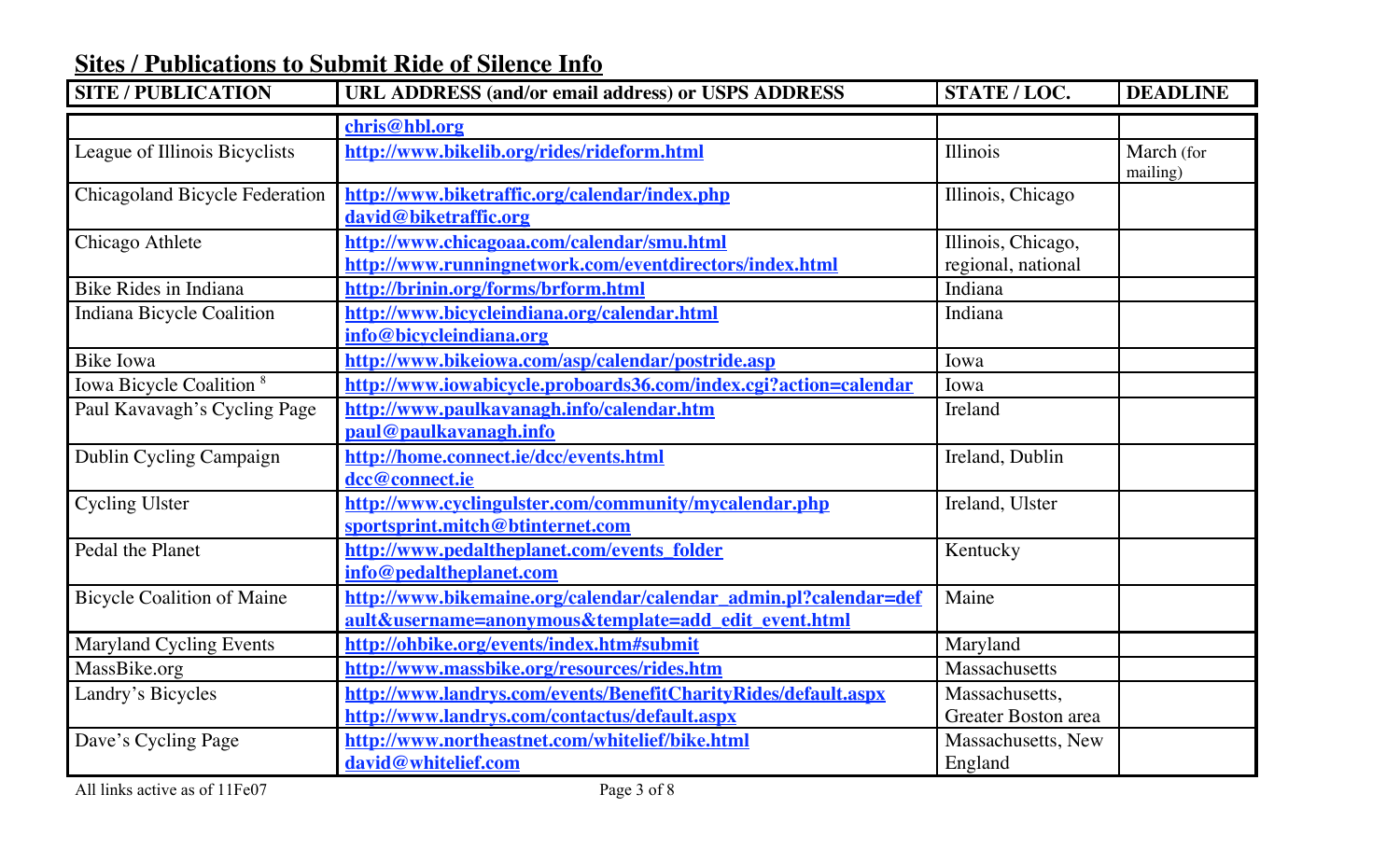| <b>SITE / PUBLICATION</b>                                | URL ADDRESS (and/or email address) or USPS ADDRESS                                                         | STATE / LOC.                                   | <b>DEADLINE</b> |
|----------------------------------------------------------|------------------------------------------------------------------------------------------------------------|------------------------------------------------|-----------------|
| <b>Gazelle Sports</b>                                    | http://www.gazellesports.com/newevent.php                                                                  | Michigan                                       |                 |
| League of Michigan Bicyclists <sup>4</sup>               | http://www.lmb.org/pages/Events/PosterCal/ListYourRide.htm                                                 | Michigan                                       | Oct 31st        |
| MI Sports & Adventure<br>Magazine                        | http://www.outdoorathlete.com/                                                                             | Michigan                                       |                 |
| C-Quad Cycling                                           | http://www.cquad.org/search.html<br>events@cquad.com                                                       | Mid Atlantic, DE,<br>MD, NJ, NY, PA, & VA      |                 |
| <b>Cycling Calendar.com</b>                              | http://www.cyclingcalendar.com/<br>calendar@cyclingcalendar.com                                            | Mid Atlantic, mostly<br>with national listings |                 |
| <b>Bike Midwest</b>                                      | 1350 W 5 <sup>th</sup> Ave, Suite 30, Columbus OH 43212 (Attn: Teresa)                                     | Midwest                                        |                 |
| <b>Midwest Bike Rides</b>                                | http://www.midwestbikerides.com/index.html                                                                 | Midwest                                        |                 |
| Original Midwest Bicycle Rides                           | http://www.mikebentley.com/bike/mwrides.htm<br>emailwebsite@mikebentley.com                                | Midwest                                        |                 |
| <b>Silent Sports</b>                                     | https://www.userfriendlyinternet.net/silentsportsnet/calendar event su Midwest, upper<br>mission form.html | (including Ontario)                            |                 |
| Minnesota Bicycle & Pedestrian<br>Alliance <sup>7</sup>  | http://www.bikeped.org/Calendar/month.php                                                                  | Minnesota                                      |                 |
| Minnesota Cyclists                                       | http://www.minnesotacyclist.com/mailform/eventform.html                                                    | Minnesota                                      |                 |
| Missouri Bicycle Federation <sup>7</sup>                 | http://mobikefed.org/calendar/month.php                                                                    | Missouri                                       |                 |
| New England Cycling Event<br>Calendar (Charles River WM) | http://www.crw.org/2007calendarNE.htm<br>webguy@crw.org                                                    | New England                                    |                 |
| <b>Granite State Wheelmen</b>                            | http://www.granitestatewheelmen.org/Charity/Charity-Rides.htm<br><b>GSW-Invitationals@bigfoot.com</b>      | New Hampshire                                  |                 |
| Biking in New Jersey, NJ DOT                             | http://www.state.nj.us/transportation/commuter/bike/eventform.shtm                                         | New Jersey                                     |                 |
| New Mexico Cycling                                       | http://www.nmcycling.org/calendar.htm                                                                      | New Mexico                                     |                 |
| New York Bicycling Coalition                             | http://www.nybc.net/clubs/calendar/eventform.shtml                                                         | New York                                       |                 |
| Bike Month NYC May 2007                                  | http://www.transalt.org/calendar/bikemonth2007/register.html                                               | New York, NYC                                  |                 |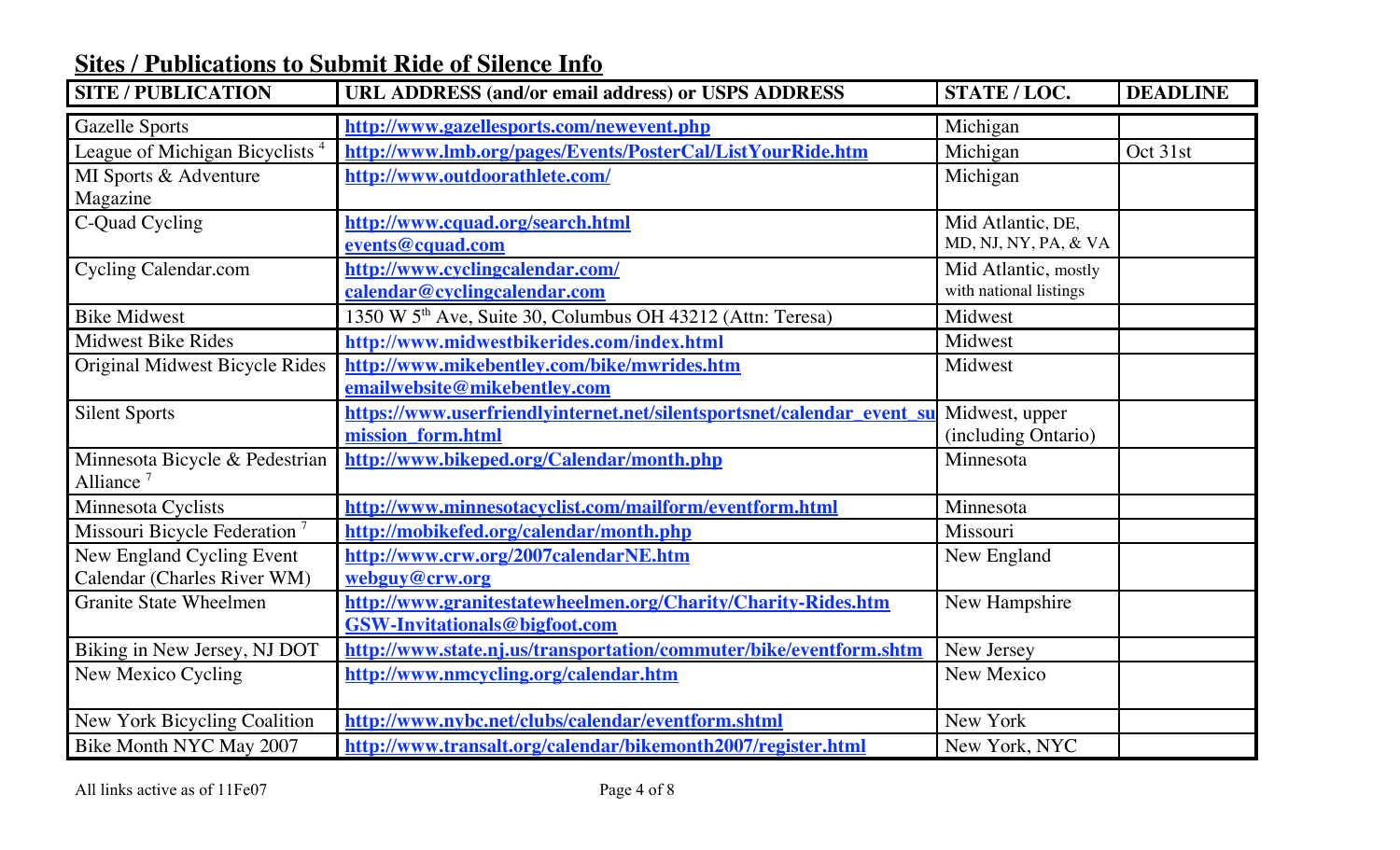| <b>SITE / PUBLICATION</b>                   | <b>URL ADDRESS (and/or email address) or USPS ADDRESS</b>                                          | STATE / LOC.                       | <b>DEADLINE</b> |
|---------------------------------------------|----------------------------------------------------------------------------------------------------|------------------------------------|-----------------|
| Five Borough Bicycle Club                   | http://www.5bbc.org/roundup.shtml<br>webmaster@5bbc.org                                            | New York, NYC<br>area              |                 |
| NC Calendar of Bicycling<br>Events (NC DOT) | http://www.ncdot.org/transit/bicycle/events/events submit.html                                     | <b>North Carolina</b>              |                 |
| A-1 Trails                                  | http://www.a1trails.com/evnt frm.html                                                              | Northeast                          |                 |
| Cyclo Tour                                  | http://www.cyclotour.com/events.htm                                                                | Northeast, Great<br>Lakes          |                 |
| Ohio Bicycle Federation                     | http://www.ohiocycling.info/calsupp.html<br>http://www.ohiocycling.info/questionnaire.html         | Ohio                               | Jan. 4th        |
| The Bicycle Exchange                        | http://www.bikexchange.com/ridepre.htm<br>ibike@bikexchange.com                                    | Ohio, W. Virginia,<br>Pennsylvania |                 |
| Oklahoma Bicycle Society                    | http://www.oklahomabicyclesociety.com/2007EventsCalendar.htm<br>obsmail@cox.net                    | Oklahoma                           |                 |
| <b>Bike Portland.org</b>                    | http://www.bikeportland.org/calendar/                                                              | Oregon, Portland                   |                 |
| ORBike                                      | http://www.orbike.com/list-your-bike-events.html                                                   | Oregon                             |                 |
| Oregon Cycling Magazine <sup>8</sup>        | http://www.oregoncycling.org/?Upcoming Events<br>ocycling@catoregon.org                            | Oregon                             |                 |
| Portland Bike Forums <sup>8</sup>           | http://www.bikeportland.org/forum/calendar.php                                                     | Oregon, Portland                   |                 |
| BicyclePaper                                | http://www.bicyclepaper.com/bp/bpcal/bpcal_add.lasso                                               | <b>Pacific Northwest</b>           |                 |
| Bicycle Club of Philadelphia                | http://www.phillybikeclub.org/event form.html                                                      | Pennsylvania,<br>Philadelphia      |                 |
| Suburban Cyclists Unlimited                 | http://www.suburbancyclists.org/calendar.htm<br>webmaster@suburbancyclists.org                     | Pennsylvania,<br>southeastern      |                 |
| Narragansett Bay Wheelmen                   | http://www.nbwclub.org/<br>editor@nbwclub.org                                                      | Rhode Island, SE<br>New England    |                 |
| <b>Cycling Scotland</b>                     | http://www.cyclingscotland.org/eventslisting.aspx<br>http://www.cyclingscotland.org/contactus.aspx | Scotland                           |                 |
| Spokes.Org.UK <sup>8</sup>                  | http://www.spokes.org.uk/index.php?module=FormExpress&func=dis                                     | Scotland, Edinburgh                |                 |

All links active as of 11Fe07 Page 5 of 8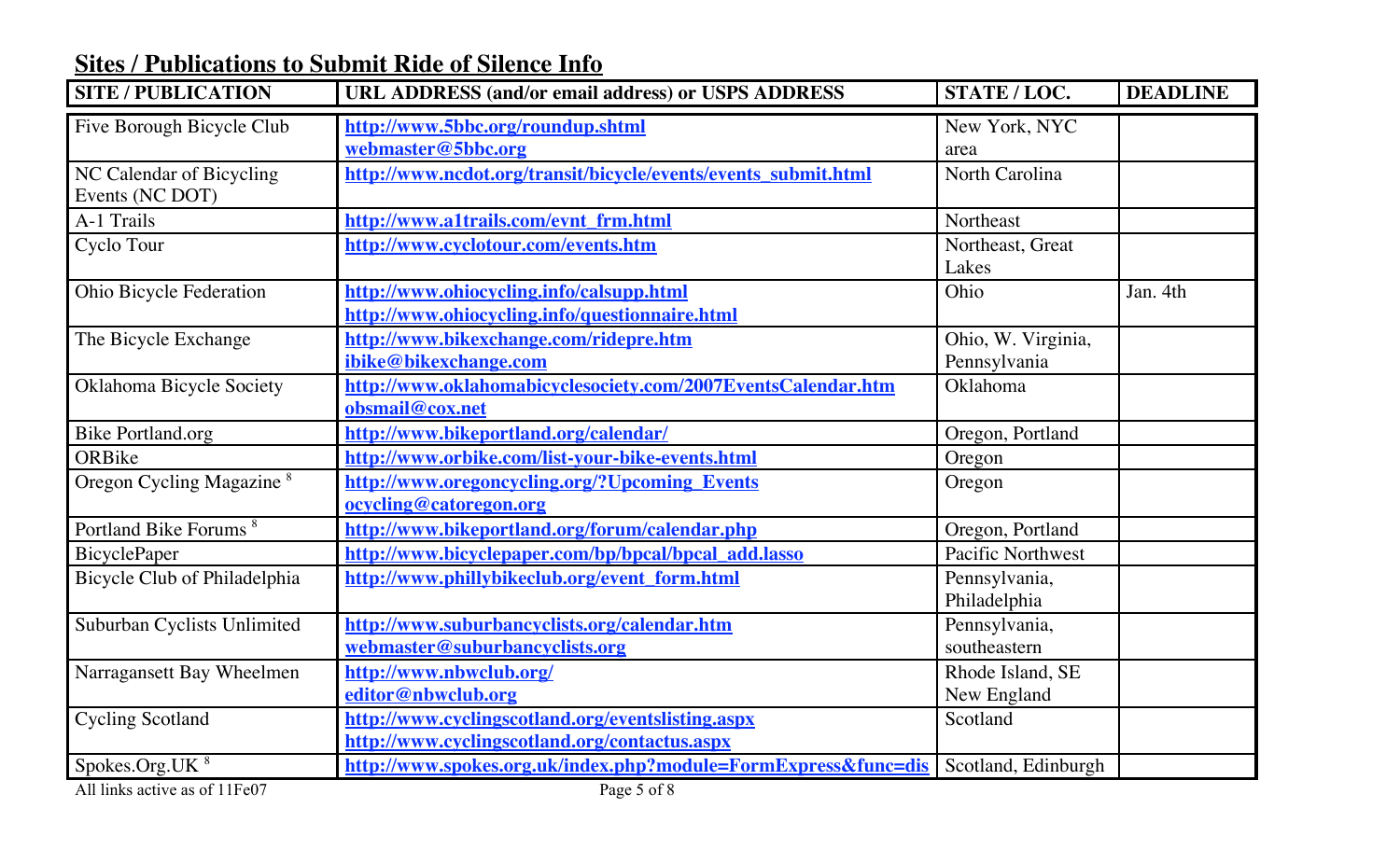| <b>SITE / PUBLICATION</b>                  | URL ADDRESS (and/or email address) or USPS ADDRESS                      | STATE / LOC.         | <b>DEADLINE</b> |
|--------------------------------------------|-------------------------------------------------------------------------|----------------------|-----------------|
|                                            | play form&form id=4                                                     |                      |                 |
| <b>Blue Ridge Outdoors Magazine</b>        | http://www.blueridgeoutdoors.com/events.php#biking                      | Southeast            |                 |
|                                            | will@blueridgeoutdoors.com                                              |                      |                 |
| Harpeth Bicycle Club                       | http://www.harpethbikeclub.com/Rides/AreaRides/Default.aspx             | Tennessee, southeast |                 |
|                                            | ridechair@harpethbikeclub.com                                           |                      |                 |
| Smokey Mountain Wheelmen                   | http://www.smwbike.org/ (click on SMW events, then favorite org. rides) | Tennessee, southeast |                 |
| <b>Bicycle Club</b>                        | webmaster@smwbike.org                                                   |                      |                 |
| <b>Bicycle Texas.com</b>                   | http://www.bicycletexas.com/tx bike rides.htm                           | Texas                |                 |
|                                            | admin@dazweb.com                                                        |                      |                 |
| Peyton's Bikes                             | http://www.peytonsbikes.com/calendar.htm                                | Texas                |                 |
|                                            | ride@peytonsbikes.com                                                   |                      |                 |
| Texas Bicycle Coalition <sup>8</sup>       | http://www.biketexas.org/events/Itemid,327/                             | Texas                |                 |
| Bicycling Magazine <sup>2</sup>            | http://eventseries.bicycling.com/raceevent/bicyclingLogin.html          | U.S.A.               |                 |
| Cosaro4Rides.com                           | http://cosaro4rides.com/ui event.php                                    | U.S.A.               |                 |
| GetSetUSA                                  | http://www.getsetusa.com/Add.php                                        | U.S.A.               |                 |
| League of American Bicyclists <sup>3</sup> | http://www.bikeleague.org/cogs/members/club/login                       | U.S.A.               |                 |
| <b>Outside New England Cycling</b>         | http://www.crw.org/2007calendar.htm                                     | U.S.A.               |                 |
| Calendar (Charles River WM)                | webguy@crw.org                                                          |                      |                 |
| Road Bike Review <sup>8</sup>              | http://forums.roadbikereview.com/calendar.php?do=add&type=single        | U.S.A.               |                 |
|                                            | $&c=2$                                                                  |                      |                 |
| RunWalkJog.com                             | http://www.runwalkjog.com/racesubmit.htm                                | U.S.A.               |                 |
|                                            | http://www.runwalkjog.com/statescycling.htm                             |                      |                 |
| The Wheelmen                               | http://thewheelmen.org/sections/events/events.asp                       | U.S.A.               |                 |
|                                            | keturner@thewheelmen.org                                                |                      |                 |
| True Sport.com                             | http://www.truesport.com/contact3.html                                  | U.S.A.               |                 |
| Yahoo>Directory>Recreation>                | http://dir.yahoo.com/Recreation/Sports/Cycling/Tours and Events/        | U.S.A.               |                 |
| Sports>Cycling>Tours&Events                |                                                                         |                      |                 |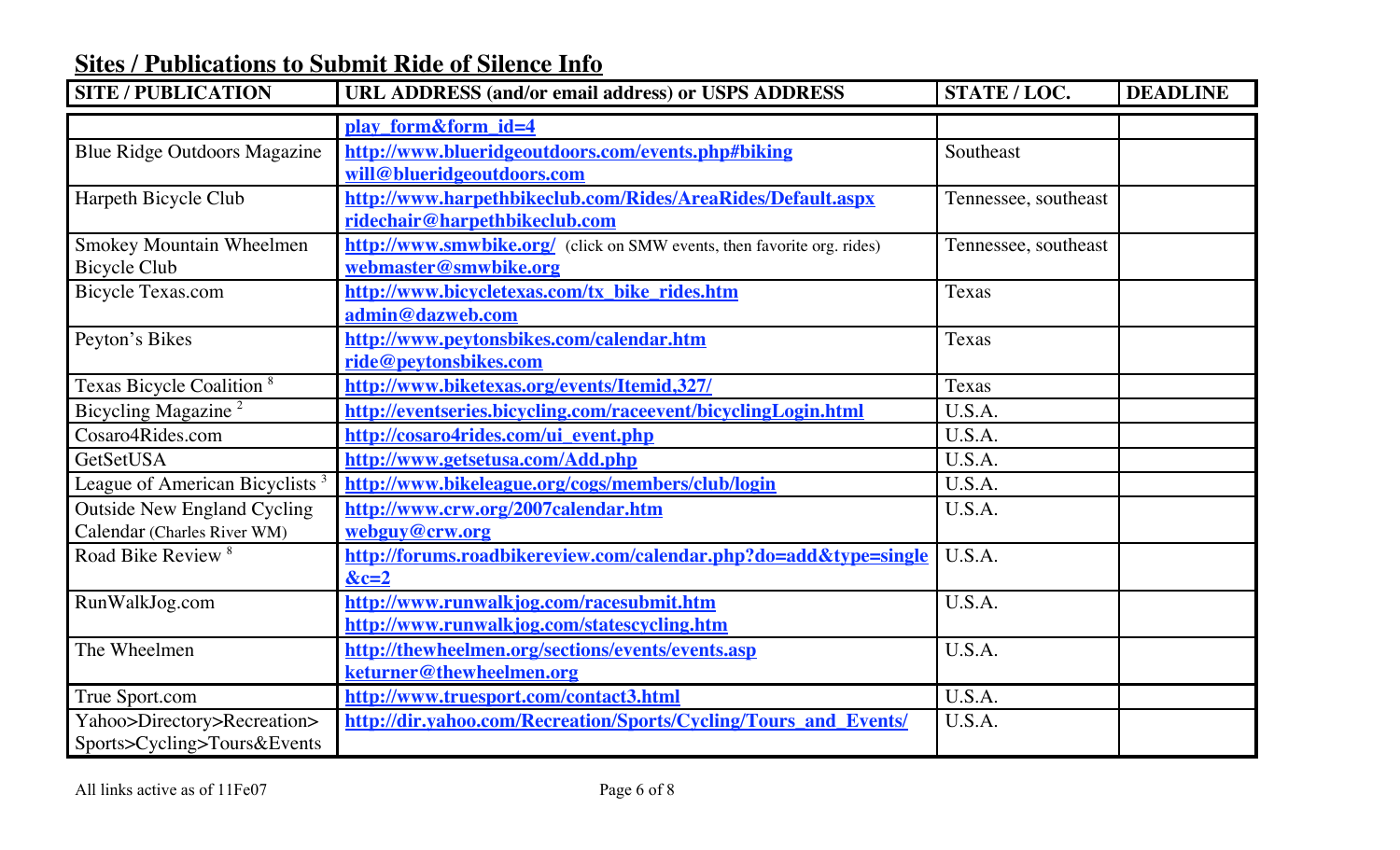| <b>SITE / PUBLICATION</b>                        | URL ADDRESS (and/or email address) or USPS ADDRESS                                              | STATE / LOC.        | <b>DEADLINE</b> |
|--------------------------------------------------|-------------------------------------------------------------------------------------------------|---------------------|-----------------|
| <b>Back 2 Bikes</b>                              | http://www.back2bikes.com/newride.asp?                                                          | U.S.A. / Canada     |                 |
| BikeReg.com $\sqrt{9}$                           | http://www.bikereg.com/Promoter/NewEvent/                                                       | U.S.A. / Canada     |                 |
| BikeRide.com                                     | http://www.bikeride.com/calendar/event submit.asp                                               | U.S.A. / Canada     |                 |
| CyclingPlus                                      | http://www.cyclingplus.co.uk/calendar form.asp                                                  | United Kingdom      |                 |
| CTC <sup>4</sup>                                 | http://www.ctc.org.uk/DesktopDefault.aspx?TabID=3837                                            | United Kingdom      |                 |
| <b>Cycling Utah</b>                              | http://www.cyclingutah.com/html/cyclingeventscalendar.html                                      | Utah, mountain west |                 |
| <b>Vermont Sports</b>                            | http://www.vtsports.com/events/event_add.cfm                                                    | Vermont             |                 |
| <b>Washington State DOT</b>                      | http://www.wsdot.wa.gov/bike/events calendar.htm<br>ReevesP@wsdot.wa.gov                        | Washington          |                 |
| <b>Washington Area Bicyclists</b><br>Association | http://www.waba.org/events/<br>waba@waba.org                                                    | Washington D.C.     |                 |
| BikeJournal.com $\sqrt[8]{\ }$                   | http://www.bikejournal.com/rides add.asp                                                        | Worldwide           |                 |
| Cycling Forums <sup>12</sup>                     | http://www.cyclingforums.com/calendar.php?do=add&type=single&c<br>$\equiv$ 1                    | Worldwide           |                 |
| Active.com <sup>1</sup>                          | http://www.active.com/myevent/                                                                  | Worldwide / U.S.A.  |                 |
| <b>Adventure Sports Online</b>                   | http://nt1.adventuresports.com/aso/ASOMain.asp?Option=CALStrt                                   | Worldwide / U.S.A.  |                 |
| <b>Bicycle Tour.com</b>                          | http://www.bicycletour.com/btmain.asp?Option=LogInForm                                          | Worldwide / U.S.A.  |                 |
| Team Estrogen <sup>8</sup>                       | http://forums.teamestrogen.com/calendar.php?do=add&c=1                                          | Worldwide / U.S.A.  |                 |
| The Running Network $11$                         | http://www.runningnetwork.com/eventcalendar.html<br>http://www.rncalendar.com/creator/login.asp | Worldwide / U.S.A.  |                 |
| Velo News <sup>5</sup>                           | http://www.velonews.com/calendar/submit.php                                                     | Worldwide / U.S.A.  |                 |
|                                                  |                                                                                                 |                     |                 |
|                                                  |                                                                                                 |                     |                 |
|                                                  |                                                                                                 |                     |                 |
|                                                  |                                                                                                 |                     |                 |
|                                                  |                                                                                                 |                     |                 |